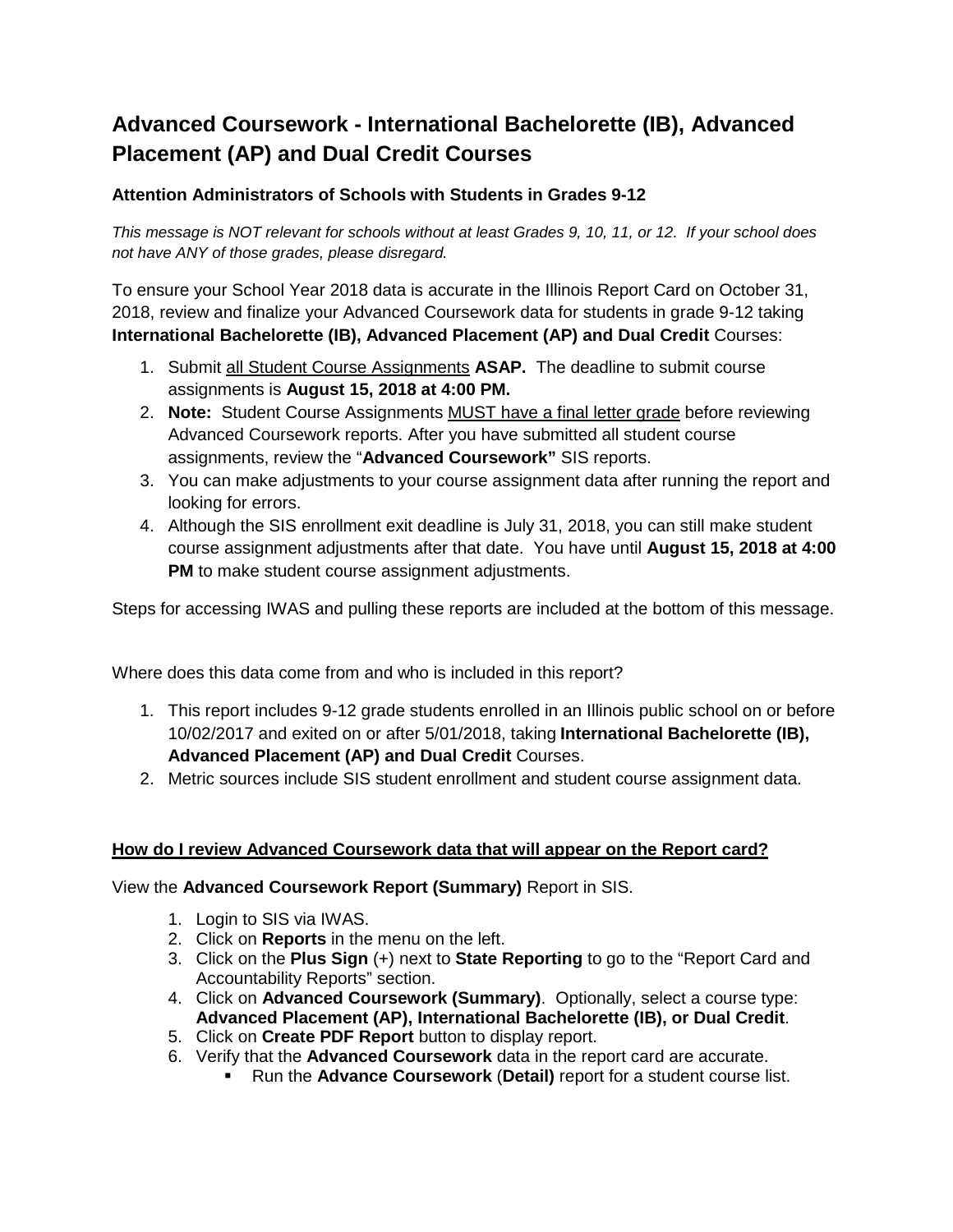## **Verifying International Bachelorette (IB) and Advanced Placement (AP) courses in SIS**

International Bachelorette (IB) and Advanced Placement (AP) are identified by the State Course code. IB and AP courses are labeled in the ISBE Secondary Course Catalog located on the [www.isbe.net/ISCS](http://www.isbe.net/ISCS) website.

View the **Student Course Assignment (Detail)** Report in SIS. The **IB** and **AP** courses are identified in the **Title of the State Course Code**.

- 1. Login to SIS via IWAS.
- 2. Click on **Reports** in the menu on the left.
- 3. Click on the **Plus Sign** (+) next to **Course Assignments – Student and Teacher Course Reports** to expand the section.
- 4. Click on **Detail** next to **Student Course Assignment.**
- 5. Select Report Criteria: Options are:
	- School
	- Term
	- **International Bachelorette (IB)** (Both/Yes/No)
	- **Advanced Placement (AP)** (Both/Yes/No)
- 6. Click on **Create PDF Report** button to display report.
- 7. Verify that the **International Bachelorette (IB) and Advanced Placement (AP)** data are accurate.

#### **Verifying Dual Credit Courses in SIS**

View the **College Course Assignment (Detail)** Report in SIS. **Dual Credit** courses are identified by the **Dual Credit Indicator** found on the **College Course Assignment** data collection.

- 1. Login to SIS via IWAS.
- 2. Click on **Reports** in the menu on the left.
- 3. Click on the **Plus Sign** (+) next to **Course Assignments – Student and Teacher Course Reports** to expand the section.
- 4. Click on **Detail** next to **College Course Assignment.**
- 5. Select Report Criteria: Options are:
	- **School**
- 6. Click on **Create PDF Report** button to display report.
- 7. Verify that **Dual Credit and IPEDs** data are accurate.
	- a. Report Only displays courses that are **Dual Credit** = Yes
	- An **IPEDs** Number is required for ALL **Dual Credit** courses.

**IPEDs** numbers can be found in the SIS Data Elements under **Student Course Assignment**  [http://isbe.net/sis/html/data\\_elements.htm](http://isbe.net/sis/html/data_elements.htm)

*Note:* The College Course Assignment template must be used to submit a course as **Dual Credit**. If the **Dual Credit Indicator** is uploaded as "Yes" in the **Student Course Assignment**